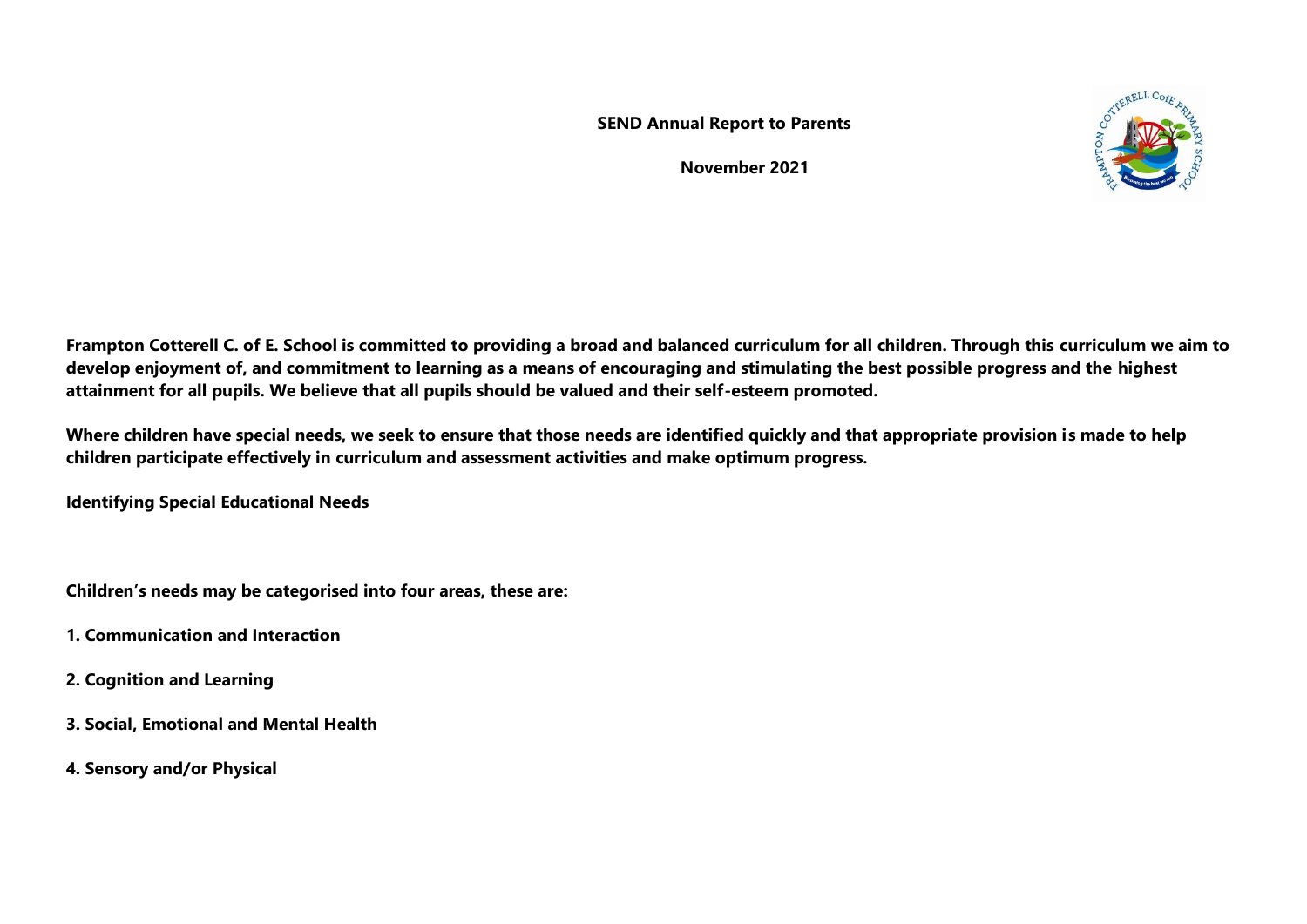#### **Early identification**

We believe that early identification of special educational needs, whether it is social, emotional, physical, communication or a specific learning difficulty, is crucial to the wellbeing of all of our children.

To support us in our early intervention we:

- 1. Carry out visits to Pre-schools and Nurseries for all Reception pupils and attend transition meetings
- 2. Attend all transfer reviews for all pupils with SEND transferring to us and implement the transition plans

3. Hold meetings with parents before the children start school. These allow us to meet the parents and give us the opportunity to discuss the child's strengths and needs.

4. Provide the appropriate intervention, e.g. small group support provided by a TA for all pupils as appropriate.

## **Identification**

Assessment of our pupils continues throughout their time with us. We do this by:

1. Analysing assessment data no less than termly to identify children who are not meeting age related expectations

2. Class teachers continually monitoring the children in their class through observations, discussions, marking and written feedback.

- 3. Providing all adults with the opportunity to discuss concerns at any time
- 4. Liaising with parents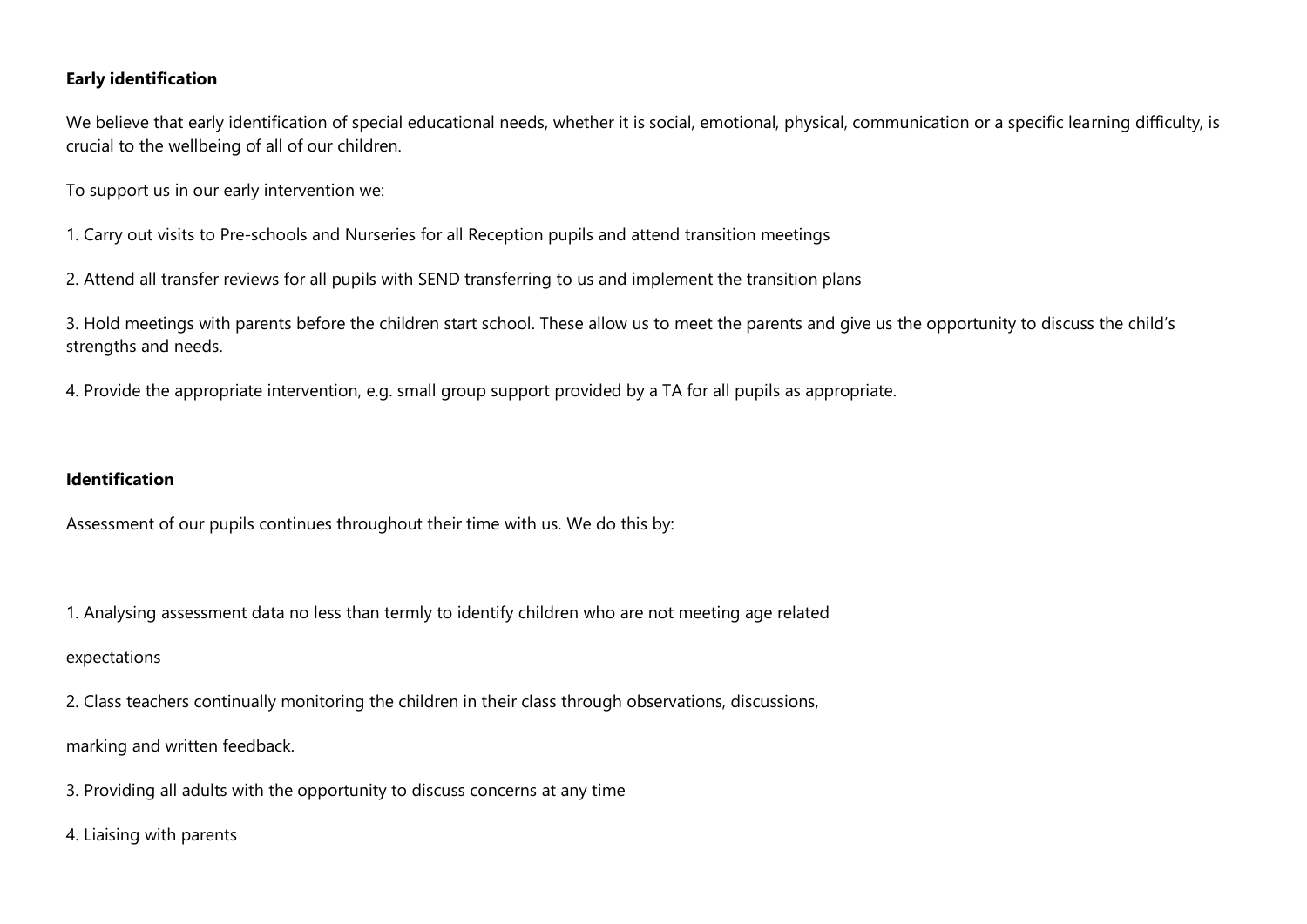5. Carrying out specialist assessments.

#### **SEND School Profile 2021:**

At present, SEND pupils make up just under 15% of the whole school population of 315 children on roll.

|                    | <b>Sept2017</b> | <b>Sept 2018</b> | <b>Sept 2019</b> | <b>Sept 2021</b> |
|--------------------|-----------------|------------------|------------------|------------------|
| <b>SEN Support</b> |                 |                  | 44               |                  |
| <b>EHC</b>         |                 |                  |                  |                  |

## **School Attendance 2020-2021:**

|                  | <b>Attendance 2020-2021</b> |
|------------------|-----------------------------|
| <b>SEN</b>       | 96.4%                       |
| <b>Non - SEN</b> | 97.7 %                      |

## **Provision**

Any child identified on the SEND register receives additional support. This is discussed with parents at

SEN meetings and recorded on an SEN Support Plan or an SEN Support Plan Plus form. It is also

included on the class provision map which is written by the class teacher. This outlines any support in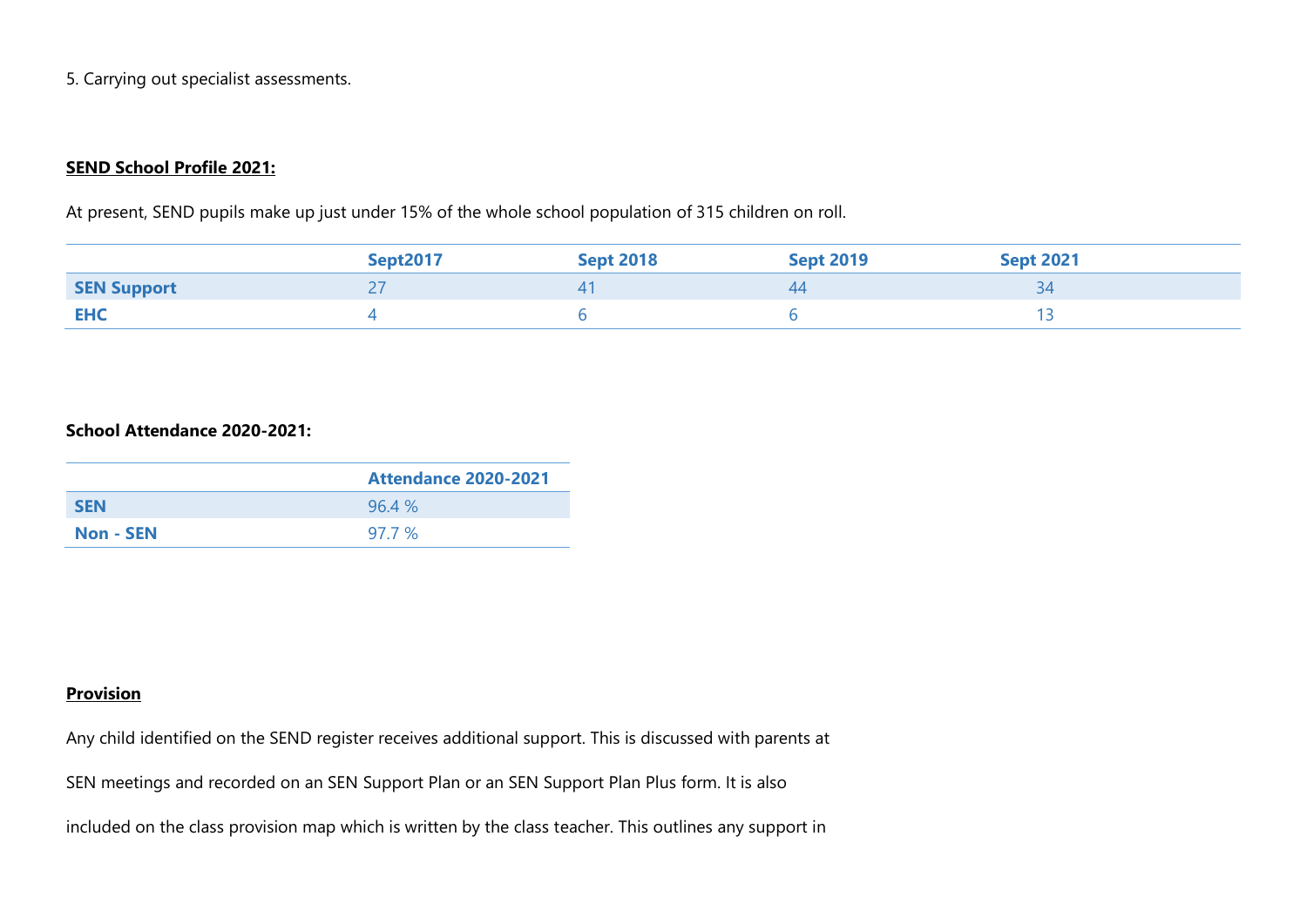addition to quality first teaching which is needed for pupils within the class.

Where additional intervention is required, teachers will clearly identify the expected target, the pupil's

current level and the review date. At the end of the intervention, the class teacher and TA review the

pupil's learning and decide whether the target has been met.

Parents/Carers are invited to meet three times a year with the class teacher, teaching assistant and, where

appropriate, the SENCO to review their child's learning.

For further information, please see the School Local Offer on the SEN section of the school website.

#### **ELSA Support (Emotional, Literacy Support) SEN and non- SEN children**

|                                                                                                                              | 2020 - 2021       | <b>Sept - Nov 2021</b> |
|------------------------------------------------------------------------------------------------------------------------------|-------------------|------------------------|
| Total number of children who                                                                                                 |                   |                        |
| accessed ELSA support (varies                                                                                                | Approx. 21 pupils | Approx. 29 pupils      |
| each term dependant on need)                                                                                                 |                   |                        |
| Since Cavid up have reconsiged the need for more SEMU cunners and have invested in more FLSA hours and trained prefectionals |                   |                        |

**Since Covid we have recognised the need for more SEMH support and have invested in more ELSA hours and trained professionals.** 

|                            | <b>Year Group</b> | <b>Description</b>                                                        |
|----------------------------|-------------------|---------------------------------------------------------------------------|
| <b>Smart Moves</b>         | 1-6               | Gross and fine motor skills                                               |
| <b>OT Handwriting</b>      | 1-6               | Designed programme from OT referral                                       |
| <b>ELSA Support</b>        | 1-6.              | Led by ELSA trained TA (plus 2 others TAs training)                       |
| <b>Zones of Regulation</b> | $2 - 6$           | Recognising and using tools to support emotions                           |
| <b>Friendship Formula</b>  | $3 - 6$           | Social understanding/communication and friendship issues                  |
| <b>Tac Pac</b>             |                   | Sensory support for very specific high SEN needs led by SEN specialist TA |